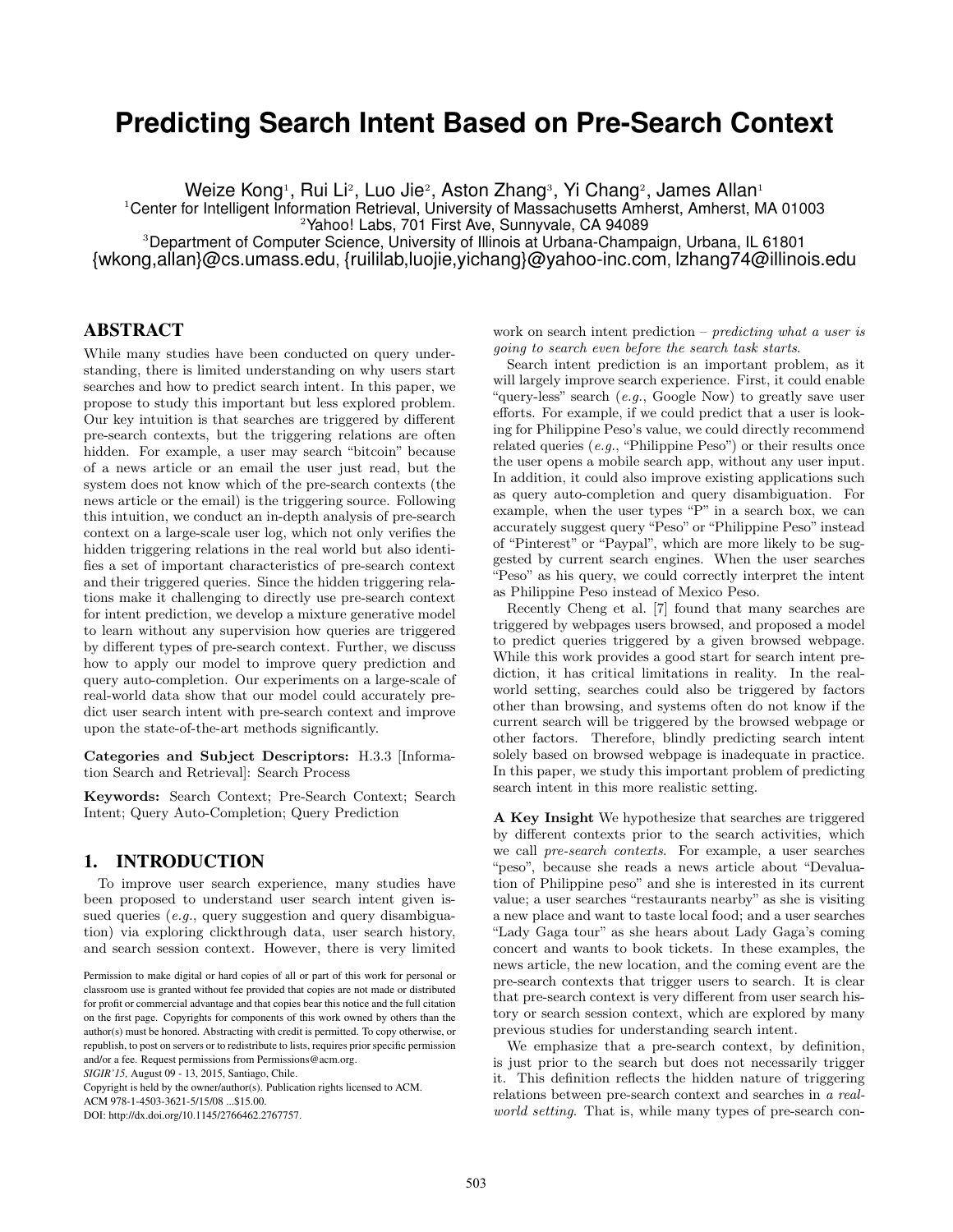text (*e.g.*, news articles, new locations, events) could trigger searches, the system does not observe which particular presearch context triggers the current search. Ideally, if we can capture various types of pre-search context, and identify the particular one that triggers searches each time, we could predict search intent based on the identified pre-search context.

**An In-depth Analysis** In Section 3 we conduct an indepth analysis to understand how pre-search context triggers queries. We focus on a specific type of pre-search context – the news article a user browsed before the search, because: 1) a large number of search queries are triggered by news pre-search context daily, as we will show in the analysis; 2) it is easier to log browsing activity than other off-line activities in practice; 3) studying news pre-search context will provide guidelines for exploring other pre-search context in the future.

In the analysis, we use large-scale real-world data by joining user browsing logs (*i.e.*, what news articles users have read) and search logs (*i.e.*, what queries users have searched after reading news) from Yahoo!. We first find that a significant amount of queries are triggered by news pre-search context (*i.e.*, tens of millions queries per day), which verifies the assumption of queries being triggered by pre-search context. More importantly, we discover insightful characteristics of news pre-search context and their triggered queries. Some of our interesting observations are: 1) news articles often trigger *new* queries (*i.e.*, 96% of triggered queries have never been searched by their users before), which are often difficult to predict or understand if only using history data; 2) most of the triggered queries are related to named entities mentioned in the news articles; 3) triggered queries are more likely to appear in the beginning part of those articles; 4) triggered queries could diverge from the main topics of the news articles, which are quite different from queries that lead clicks to the articles.

While this analysis shows the great potential of using news pre-search context for predicting search intent, it also validates the hidden nature of triggering relations in the realworld setting as mentioned previously. Based on the data, we estimate a large percent of queries are triggered by other pre-search context instead of news articles. The system does not know if current search will be triggered from the browsed news articles or other pre-search context. This hidden nature poses two challenges in reality that, to the best of our knowledge, have not been addressed before: 1) how to predict search intent with hidden triggering relations; 2) if/how can we learn prediction models and avoid using expensive labels for uncovering the hidden triggering relations (*i.e.*, identify which pre-search context is the triggering factor).

**An Intent Prediction Model** To address these real-world challenges, in Section 4, we develop a pre-context aware search intent model that learns how queries are triggered by different pre-search context with hidden triggering relations without any supervision. More specifically, we first introduce the model as a general generative mixture model to principally captures that a search intent could be triggered by different pre-search context with unknown triggering source. We then customize the expectation-maximization (EM) algorithm to learn the parameters of our model, so that we can take advantage of large-size browsing and search logs that are directly available, avoiding relying on expensive manually labeled data. In addition, we discuss how to

instantiate our model for query prediction and query autocompletion tasks as concrete examples to validate the generality of our proposed model. We also identify a set of effective features for our model based on our analysis in Section 3.

**Comprehensive Experiments** Finally, in Section 5, we carry out a comprehensive set of experiments to evaluate our model on query prediction and query suggestion tasks. We show that: 1) pre-search context is very useful in predicting queries compared to other types of data (*e.g.*, user search history and clickthrough data); 2) the state-of-the-art method [7] is inadequate in a real-world setting; 3) instead, our model captures pre-search context with hidden triggering relations effectively and outperforms the state-of-theart method (*i.e.*, 25% improvement) under the real-world setting; 4) our model also *consistently* improves over other methods in query auto-completion, and achieves larger improvement in the most challenging cases, in which users have only typed one or two letters.

## 2. RELATED WORK

We divide information used for modeling user search intents into two categories – long-term history and short-term context.

The *long-term history* contains user behavior information, such as queries, clickthrough and browsed webpages, over a long period. It is often used to build user profiles and capture users' general search interest. For example, in query auto-completion, many search engines suggest the completions that have been most popular among users in the past history [1]. For personalized search, Gauch et al. [12] learn user profiles from browsing history, Speretta and Gauch [25] build profiles using search history. The *short-term context* instead provides a more direct information for inferring users' current search intent. We believe there exist two types of short-term contexts – pre-search context and insearch context. The *pre-search context*, as we defined, is the search context that is prior to a search task and could trigger the search; in-search context is the search context during a search task, such as query reformulation and user clickthrough during a search session.

**In-Search context**. There is a large body of work studying in-search context. In almost all of the work, in-search context is essentially used as additional information for understanding search intent during a search task. Different models have been proposed for utilizing in-session context to improve various aspects of search, including query classification [28, 27], query suggestions and auto-completion [5, 6, 4, 1, 11], document ranking [23, 29, 17], modeling search satisfaction [14, 13, 24, 22], search evaluation at session or task level [16, 15], and search personalization [26, 18, 2]. Despite the rich types of contexts and applications covered by these studies, the kind of context that could trigger a search task (*i.e.*, pre-seach context) is still relatively unexplored.

**Pre-Search context**. There is limited work studying presearch context. Dumais et al. [10] have a demonstration that automatically suggests queries while users are reading emails. However, details of the model used for the system are not provided, and no evaluation is performed for the system. Rahurkar et al. [20] detect if a query searched right after browsing is relevant to the browsed webpage, and achieve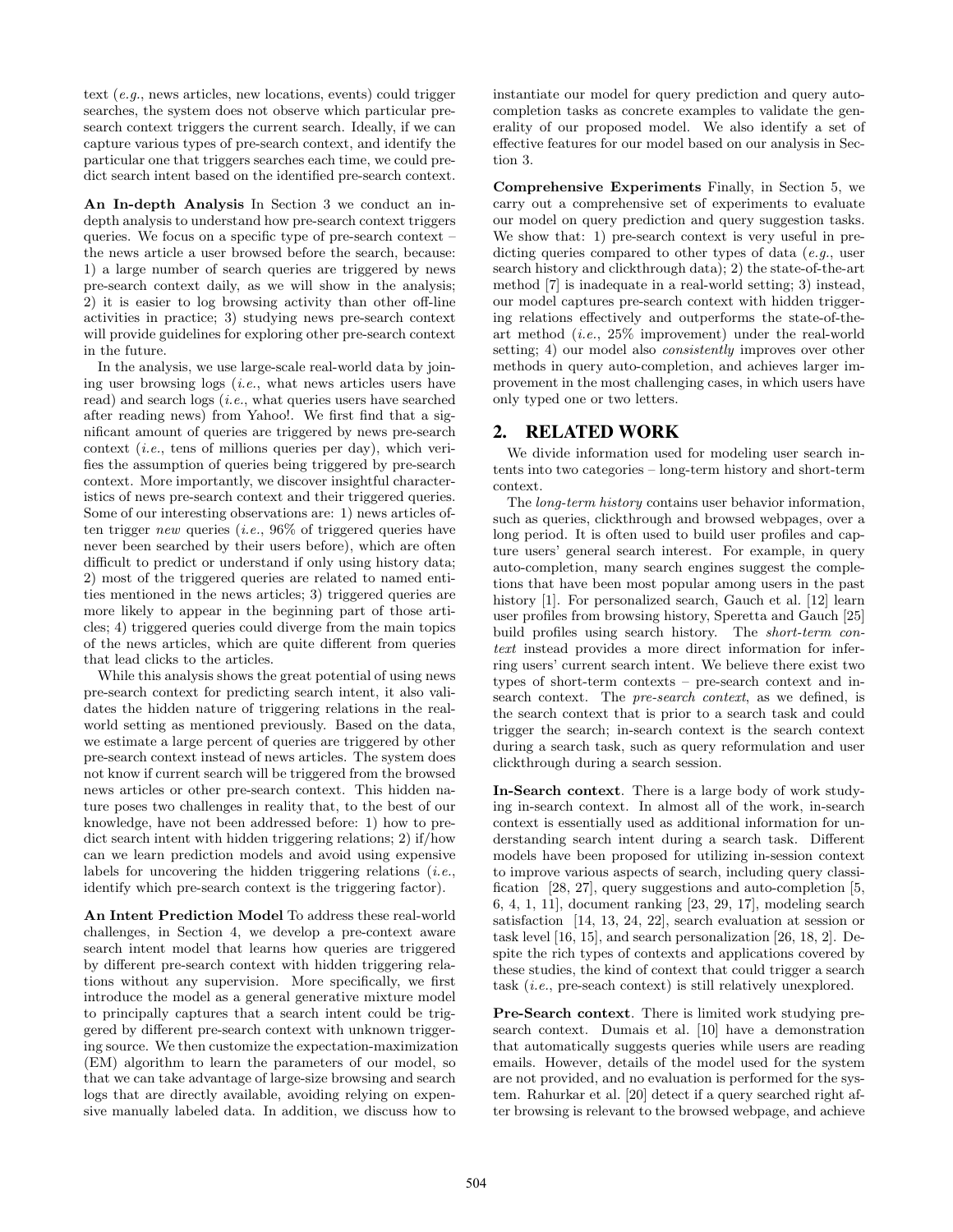nearly perfect classification performance with 0.96 precision and 0.90 recall. But they do not consider modeling intent based on context. The same authors also carry out a preliminary study [21] that uses the browsed webpage to improve search relevance. The work aims to find webpages similar to the browsed webpage, which may not be what the user needs: as we will show that triggered search intent may diverge from the original browsed webpage in Section 3.3.1. Liebling et al. [19] try to predict what webpages users are likely to look for after browsing a webpage, based on the popularity of webpages that have been searched under the same browsing context. However, their approach is difficult to be generalized for fresh or less-popular webpages that do not have enough browsing history.

There are two recent studies [7, 3] that are similar to our work. Both of them try to predict/suggest what users are likely to search about a browsed webpage. Cheng et al. [7] collect searches after users browse a webpage in the search history, and then rank them as suggestions for that webpage using a learning to rank framework. Instead of relying on historic browsing and search information, Bordino et al. [3] focus on using webpage content, so that their approach can be generalized for previous unseen webpages. Our work significantly differs from the two studies in that: 1) we study a different problem. Motivated by the hidden nature of triggering relations in the real-world setting, we target at predicting search intent based on pre-search context, which may or may not trigger the current search, while they target at predicting search intent for a given *known* triggering factor, which is normally unrealistic; 2) we perform an in-depth analysis. It verifies the hidden nature of triggering relations and discovers insightful characteristics of pre-search context, some of which have important implications on feature design. Previous analysis [7] is limited to verifying triggering relations ; 3) our model captures hidden triggering relations and learns from large-size "free" unlabeled data, while their models require expensive human labels to identify triggering sources for learning.

## 3. ANALYSIS OF PRE-SEARCH CONTEXT

In this section, we present an in-depth analysis of how presearch context triggers users to search, focusing on browsed news articles (as explained in Section 1). Particularly, we first verify the triggering relations and their hidden nature in a real-world setting, and then explore the characteristics of news pre-search context and its triggered queries.

## 3.1 Dataset

To understand how pre-search context triggers queries in real world, we join *browsing logs*, which record user "browsing events" on Yahoo! news sites (*e.g.*, News, Sports, Finance), and *search logs*, which record user "search events" on Yahoo! Search, and then focus on "browsing-search pairs" in the joined logs. All the logs are from the English/US market and are anonymized. Formally, we can abstract our logs as follows.

- *•* A **browsing event** contains three fields *{userID*, *timestamp*, *URL}*, which records the event that a user browses a URL at a specific time;
- *•* A **search event** contains three fields *{userID*, *timestamp*, *query}*, which records the event that a user issues a query at a specific time.

*•* A **browsing-search pair** is a pair of a browsing event and a subsequent search event within a predefined time window (*e.g.*, 30 mins) in the logs.

In the rest of the paper, we refer to the webpage and the query in a browsing-search pair as **browsed webpage** and **following query** respectively. As not all the following queries are indeed triggered by the browsed webpages, we name the following queries that are triggered by the browsed webpages as **triggered queries** and the other following queries as **non-triggered queries**.

We process 25 successive days of browsing and search logs in February 2014. In the following studies and experiments, we use the logs from the first 24 days as *history data*, from which we extract statistics such as user search history and the queries that lead clicks to a certain webpage, and the logs from the last day as *experiment data*, which we use for our analysis and experiments. We have 1,796,313 browsingsearch pairs after pre-processing and filtering (*e.g.*, filtering out browsing-search pairs whose webpages are not accessible due to outdated links or technical issues). We randomly sample 6,000 pairs for annotators to label. The annotators are asked to label whether or not the following query is triggered by the browsed webpage or whether they cannot decide. Those labeled pairs are further split into 3 different sets randomly, namely STUDY, TRAIN and EVALUATE. We use both STUDY and TRAIN for our analysis, TRAIN for model training, and EVALUATE for testing. Table 1 shows the statistics of annotated pairs in the three sets.

|  |                                 |  | Table 1: Label distributions of three datasets. |
|--|---------------------------------|--|-------------------------------------------------|
|  | $C$ $T$ $T$ $T$ $T$ $T$ $T$ $T$ |  | CONTACT I DITATTAR                              |

|               | <b>STUDY</b>    | <b>TRAIN</b>    | <b>EVALUATE</b> |
|---------------|-----------------|-----------------|-----------------|
| triggered     | $126(6.3\%)$    | 114 (5.7%)      | $106(5.3\%)$    |
| non-triggered | $1.849(92.5\%)$ | $1,878$ (93.9%) | $1.891(94.6\%)$ |
| cannot decide | $25(1.3\%)$     | $8(0.4\%)$      | $3(0.2\%)$      |

## 3.2 Verifying Hidden Triggering Relations

To empirically justify our key insight, we first need to verify the triggering relations (*i.e.*, whether queries are triggered by news pre-search context) in our user logs. Particularly, by investigating the logs in our dataset, we first find that 3.6% of all the webpage browsing events are followed by immediate search events (no other events in between browsing and search) within 30 minutes. These "following" queries consist of 10% of all search traffic. Further, from the humanannotated browsing-search pairs, shown in Table 1, we see that around 6% of these "following" queries are triggered by their browsed webpages. Thus, we estimate at least 0.6% all search queries are triggered by news pre-search context (*i.e.*, browsed news articles). This actually underestimates the significance of news triggered searches due to that users may search in other search engines after browsing, which is not logged in our data. If we consider that there are many billions of queries everyday  $<sup>1</sup>$ , tens of millions of queries are</sup> triggered by news pre-search context. As an illustration, Table 2 shows some following queries, comprising triggered queries (queries triggered by the browsed webpages) and non-triggered queries for three webpages. We can clearly see that some following queries (*e.g.*, "what is a bitcoin") indeed are triggered by the corresponding browsed webpages (*e.g.*, Bitcoin exchange Mt. Gox goes dark in blow to virtual currency).

<sup>&</sup>lt;sup>1</sup>Google processes 3.5 billion searches daily  $http://www.$ statisticbrain.com/google-searches/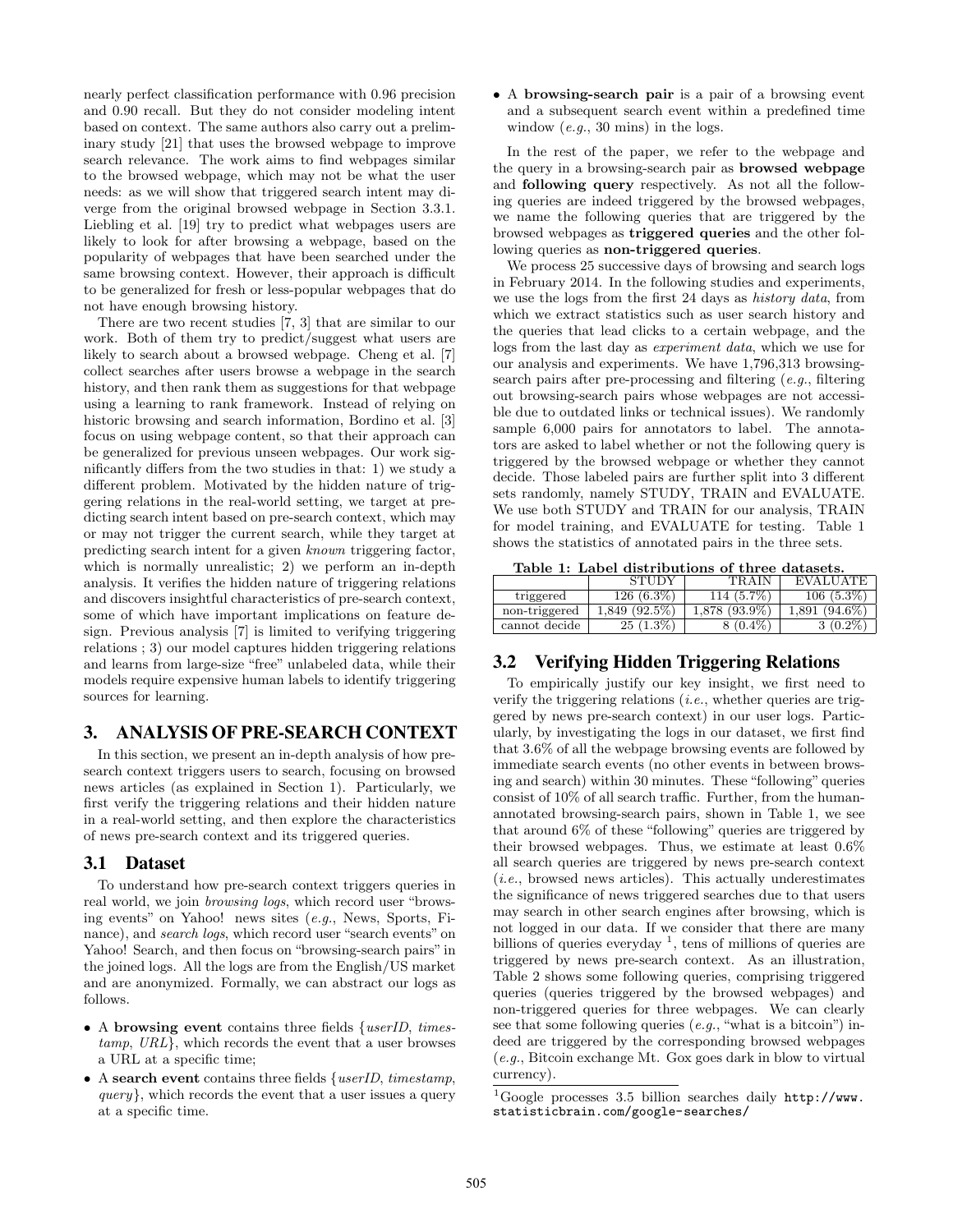**Table 2: Examples for the triggered, non-triggered and leading queries from three popular news articles.**

|               | <b>Webpage A:</b> Bitcoin exchange Mt. Gox goes dark in blow to virtual currency                         |  |  |  |  |  |
|---------------|----------------------------------------------------------------------------------------------------------|--|--|--|--|--|
|               | http://finance.yahoo.com/news/bitcoin-exchange-mt-goxs-website-062314988.html                            |  |  |  |  |  |
|               | triggered   bitcoin, what is bitcoin, bitcoin heist                                                      |  |  |  |  |  |
| non-triggered | facebook, amanda knox, galaxy s5 launch                                                                  |  |  |  |  |  |
|               | <b>Webpage B:</b> Harold Ramis Star of Ghostbusters Director of Caddyshack Dies at 69                    |  |  |  |  |  |
|               | https://movies.yahoo.com/blogs/yahoo-movies/-ghostbusters--actor-harold-ramis-dies-at-69-173530161.html  |  |  |  |  |  |
| triggered     | harold ramis, animal house movie, autoimmune inflammatory vasculitis, cast of ghostbusters               |  |  |  |  |  |
| non-triggered | craigslist, amanda bynes, ali fedotowsky, ebay                                                           |  |  |  |  |  |
| leading       | harold ramis death, harold ramis died, ghostbuster movie actor dies, what star of ghostbuster movie dies |  |  |  |  |  |
|               | Webpage C: 6 Stars Who Have Returned to Regular Jobs                                                     |  |  |  |  |  |
|               | https://celebrity.yahoo.com/blogs/yahoo-celebrity/6-stars-returned-regular-jobs-194630934.html           |  |  |  |  |  |
| triggered     | susan boyle, susan boyle bio, susan boyle movie, steven seaga                                            |  |  |  |  |  |
| non-triggered | facebook, free credit score                                                                              |  |  |  |  |  |
| leading       | regular jobs for celebrities, stars that returned back to regular jobs                                   |  |  |  |  |  |

The analysis above verifies the triggering relations between news pre-search context and searches. However, the triggering relations are hidden: the system does not directly observe whether queries will be triggered by news pre-search context or other pre-search context (*e.g.*, locations, events). Based on Table 1, we estimate that around 94% of following queries are triggered by pre-search context other than browsed news articles, and the system does not know which pre-search context triggers the current search. This hidden nature poses two real-world challenges that are not addressed in previous studies [7, 3]: 1) how to predict searches with systems not knowing when/if searches will be triggered by the browsed webpages; 2) if/how can we learn prediction models and avoid using expensive labels for identifying which queries are triggered by the browsed webpages. We will propose a generative mixture model to principally address them in Section 4.

## 3.3 Characterizing Triggered Queries

Next, to predict user search intent based on pre-search context, we need to characterize how pre-search context triggers searches. Particularly, we derive characteristics of triggered queries, which distinguish them from other following queries, from two main aspects: 1) relevance between browsed webpages and following queries and 2) types of following queries themselves.

## *3.3.1 Relevance between Following Queries and Pre-Search Context*

As it is natural to expect that triggered queries are relevant to the content of their browsed webpages (the page that triggered the query), we first focus on whether triggered/nontriggered queries are actually relevant to the browsed webpages.

**Text Matching** We start with a basic question – *can we distinguish triggered queries and non-triggered queries by how well they match the text content of browsed webpages*?

To answer this question, we compare triggered queries with non-triggered queries according to two text matching metrics: 1) *exactly matching*, which measures whether a query appears in a webpage; 2) *overlapping*, which measures whether a query has at least one word overlapping with the webpage, ignoring stopwords in the query. In Table 3, we show the percentages of the matched queries and the overlapped queries among the triggered/non-triggered queries,

as well as the percentages of the triggered/non-triggered queries belong to the matched and overlapped queries. We have two important observations from the results.

First, the results confirm our expectation that triggered queries are more relevant to browsed webpages than the non-triggered ones. Particularly, 48.41% (96.03%) of triggered queries match (overlap) with browsed webpages, while only 0.49% (8.22%) of non-triggered queries do. In fact, by examining queries in detail, we find that 1) less than 4% of triggered queries that do not overlap browsed webpages are semantically related to them (*e.g.*, after browsing a webpage about Ford, a user searches a specific automobile store, whose name does not appear in the webpage) and the 0.5% of the non-triggered queries which exactly match browsed webpages, are mostly popular navigational queries (*e.g.*, "facebook", "google" and "espn").

Second, the results suggest that, unfortunately, we cannot distinguish triggered from non-triggered queries very well with text matching only. Specifically, we can only obtain a high precision (87.14%) but low recall (48.41%) classifier or a high recall (96.03%) but low precision (44.32%) classifier for predicting triggered/non-triggered queries with the matching or overlapping measures respectively. This implies that we should also consider other features for modeling triggering relations.

**Table 3: Matching and overlapping of triggered and non-triggered queries.**

|                  | $%$ exactly matching | $%$ overlapping |
|------------------|----------------------|-----------------|
| triggered        | 48.41\%              | 96.03%          |
| non-triggered    | $0.49\%$             | 8.22%           |
|                  |                      |                 |
|                  | % triggered          | % non-triggered |
| exactly matching | 87.14%               | $12.86\%$       |

**Matching Positions** Due to the limitations of matching and overlapping in distinguishing triggered and non-triggered queries, we next investigate whether *where the matched queries of triggered/non triggered queries appear in the webpages* can distinguish the classes. Our intuition is that because users read from top to bottom and news articles often position important/interesting information at the top, triggered queries are likely to come from the beginning of browsed webpages.

To answer the question, we plot distributions of the document positions where triggered/non-triggered queries first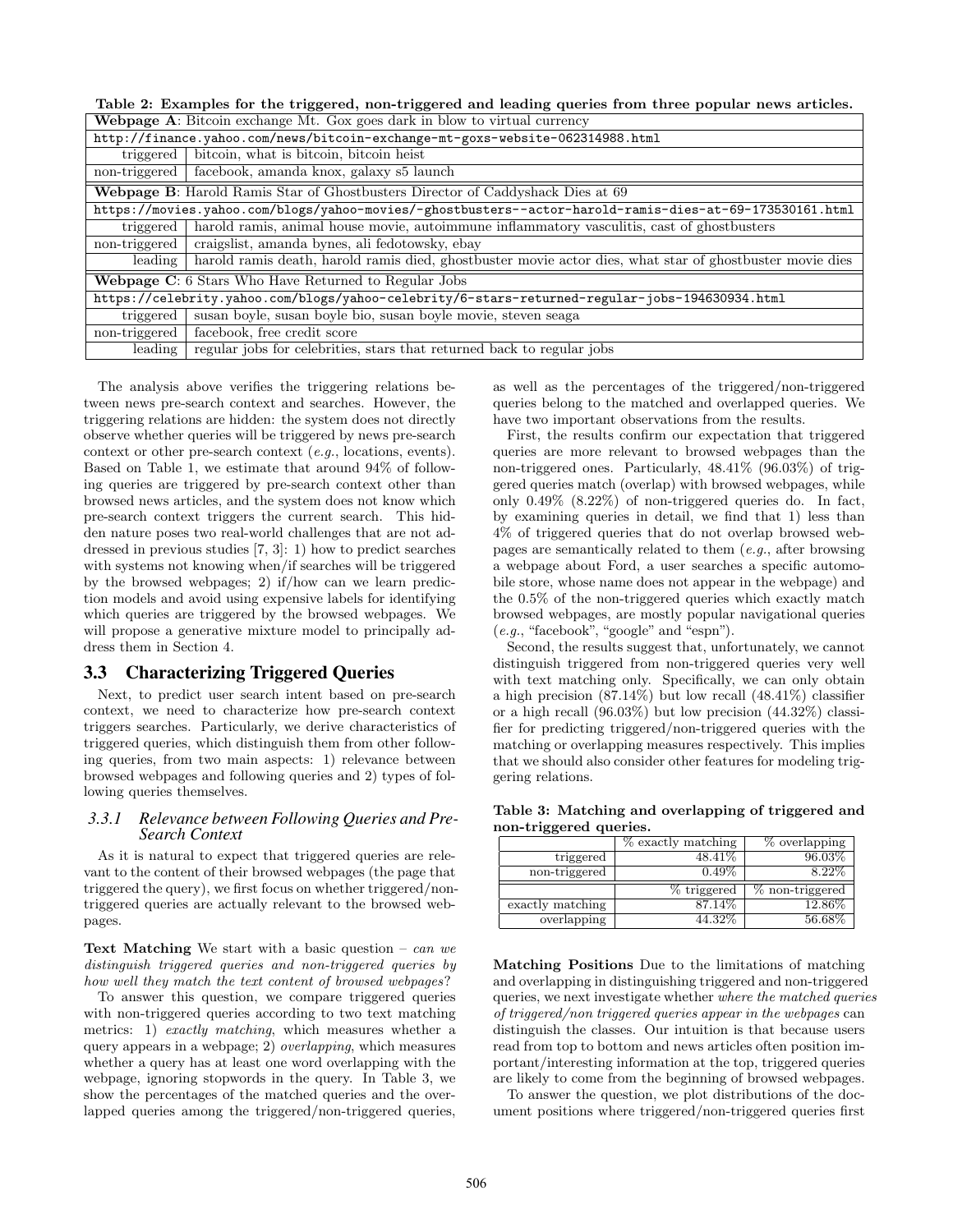appear in Figure 1. In the figure, document positions from top to bottom are normalized to a value between 0 and 1 by word number. Triggered/non-triggered queries that do not appear in the news articles have no valid document positions, and are thus not included in this plot. Figure 1 shows that most triggered queries appear in the beginning part of the news articles, and the non-triggered queries randomly appear in the beginning and the end of browsed webpages. The results here verify our intuition above, which could be an effective feature for distinguishing triggered and non-triggered queries.

**Figure 1: Distributions of triggered & non-triggered queries' first occurrences in their browsed webpages.**



**Topic Relevance** After measuring text similarity, we further measure *how relevant the triggered and non-triggered queries of a webpage are to its main topic*.

To answer this question, we compare triggered and nontriggered queries with the title of a webpage, which is a good representation of the main topic of the webpage. Specifically, we measure the cosine similarity between queries and news article titles based on their term-frequency vectors. In addition, we compute the similarity between "leading" queries of a webpage and the title of the webpage, as a baseline. Here, leading queries of a webpage are queries after which people click on the webpage, known to be relevant to the main topic of the webpage [8, 30]. Table 2 also shows some leading queries of two of the webpages.

Table 4 shows that, as we expected, triggered queries are more relevant to the topic of a browsed webpage than the non-triggered ones. However, interestingly, both triggered and non-triggered queries are much less relevant to the main topics of browsed webpages than the leading queries. This can also be illustrated by the examples in Table 2. For Webpage B, which is about the death of a film director, the leading queries all focus on the death of Harold Ramis, while triggered queries might be about his movies, "animal house movie". It can be explained as users may be interested in any specific information in a webpage.

**Table 4: Cosine similarity between triggered/nontriggered/leading queries and news titles.**

|        | riggered   Non-Triggerd | Leading |
|--------|-------------------------|---------|
| 0.1641 | በ በ974                  | 'I 47.  |

While the above results suggest relevance to the main topic could be a marginally effective feature, the results are still valuable to us because: 1) they reveal an important fact that the triggered queries of a webpage could diverge from its main topic; and 2) they show clear differences between leading queries and triggered queries, which motivate of our study of triggered queries from a new aspect.

#### *3.3.2 Types of Following Queries*

We would like to understand if some particular types of queries are more likely to be triggered by a *news* pre-search context. Intuitively, we assume that if users issue queries because of reading articles (*e.g.*, Bitcoin exchange Mt. Gox goes dark in blow to virtual currency), they are likely to look for explanations of some unknown concepts (*e.g.*, "what is bitcoin") or related information for some entities (*e.g.*, "bitcoin value"). Thus we expect the triggered queries are *new* to the user and *entity oriented*. Next, we empirically verify these two assumptions.

**New assumption** We verify that triggered queries are more likely to be new to the users (who issued the queries) than non-triggered ones by checking if triggered queries have been searched by the users before. We assume that a query never searched by a user before is likely to be a "new" concept to the user. We find almost all (95.4%) of news-triggered queries have never been searched by their users (the particular user who issued the triggered query) in their personal history data (previous 24 days), while this percentage is much lower for non-triggered queries (78.64%) and for all queries issued by the same set of users in the same day (77.2%). This assumption can also be illustrated from the examples in Table 2, where in the first example some query prefixes start with "what is", suggesting users are searching concepts new to them.

This result not only reveals another important characteristic of news triggered queries, but also implies that they will be much more difficult to predict than other queries if we solely depend on user search history.

**Entity oriented assumption** To verify that triggered queries are more likely to be about entities mentioned in browsed webpages than are non-triggered ones, we apply an in-house named entity extractor on browsed webpages, and compare triggered/non-triggered queries with the recognized named entities. We find that over half (55.8%) of the triggered queries contain at least one named entity recognized in the browsed webpages, and the percentage goes down to 1% for the non-triggered queries. Among the triggered queries with entities,  $61.2\%$  are exactly named entities without any other modifiers: for example, after reading Webpage C in Table 2, many users search query "susan boyle", who is a celebrity mentioned in the webpage. Another 38.8% of these queries are named entity with some modifiers: for example, users also issue the query "susan boyle bio" and "susan boyle movie" after reading that news page. This observation clearly suggests that the named entities mentioned in the browsed webpages will be useful in predicting search intent triggered by the webpages.

We note that there could be more named entity related queries than these estimations, because 1) many named entities in the news articles are not recognized by our entity extractor, e.g. "bitcoin", and 2) queries may use different variations of the named entity: *e.g.*, "bit coin" and "bitcoin", "the walking dead" and "walking dead".

# 4. PRE-SEARCH CONTEXT AWARE SEARCH INTENT MODELING

Though our analysis shows news pre-search context provides useful information for search intent prediction, it also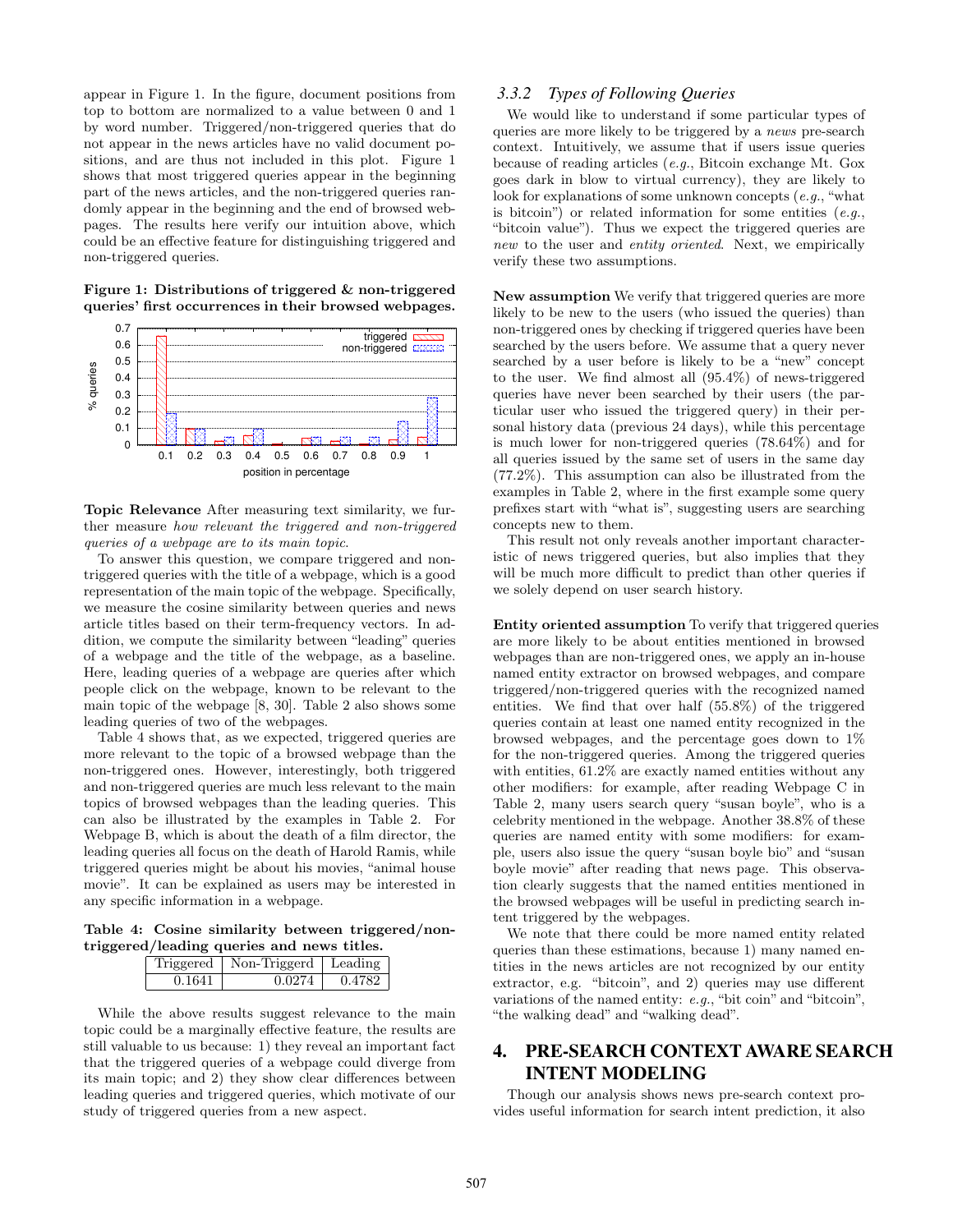recognizes the hidden triggering relation challenge in real systems, that has not been addressed previously (Section 3.2). To address that challenge, we propose a Pre-search Contextaware Intent Model (PCIM) based on a generative mixture model to effectively learn from a large amount of unlabeled data. This model differs from a previous model [7] in that 1) it captures multiple types of pre-search context with *unknown* triggering source; and 2) it takes advantage of a large amount of unlabeled data to learn without supervision.

With the hope to improve different search related tasks, we first describe PCIM as a general search intent model. Then we illustrate how this general model can be applied to two specific applications, query prediction and query autocompletion.

## 4.1 Pre-Search Context Aware Intent Model

#### *4.1.1 Search Intent*

We define a search intent model as a probability distribution over a set of intents,  $P(I), \forall I \in \mathcal{I}$ , where the set of intents *I* can be composed of words, phrases, or even ODP categories, depending on the specific application. For example, in query prediction and query auto-completion, the set of intents contains all the query candidates that the user may search. Instead, if we use ODP categories as intents, then the search intent model can also be applied to classify search intent. We use this general definition for our search intent model, so that the model can be applied to different search related tasks. We will apply this general model to query prediction and query auto-completion as examples in Section 4.2.

#### *4.1.2 A Generative Mixture Model*

As discussed in Section 1, search intents can be triggered by different types of pre-search contexts *C*, such as browsed webpages ("Devaluation of Philippine Peso"), locations (new place visited) and events (Lady Gaga's coming concert). We also denote the set of all the pre-search context as *C*. Based on this, we assume that search intents are generated from different pre-search contexts according to the following generative process:

- 1. A pre-search context *C* is selected as the triggering source from an unknown multinomial distribution, *C ∼ Multinomial*( $\lambda$ ), where  $C \in \mathcal{C}$ .
- 2. The search intent *I* is generated by the given presearch context *C* according to another unknown distribution  $I \sim P(I|C)$ .

According to this generative process, the mixture generative model for *I* can be written as

$$
P(I) = \sum_{C \in \mathcal{C}} P(I|C)P(C),\tag{1}
$$

where  $P(C) = \lambda_C$  is the prior for each pre-search context following the multinomial distribution, *Multinomial*(*λ*). While there are many different ways to model the intent distribution  $P(I|C)$ , we choose a standard log-linear model as the hypothesis function. Its function can be written as

$$
P(I|C) = \frac{1}{Z} \exp\left(\mathbf{w}_C^T \mathbf{f}(I,C)\right),\tag{2}
$$

where  $Z = \sum_{I \in \mathcal{I}} \exp(\boldsymbol{w}_C^T \boldsymbol{f}(I, C))$  is the normalizer,  $\boldsymbol{f}(I, C)$ is a vector of features characterizing how likely will intent *I*

be triggered by pre-search context *C*, and  $w_C$  are the corresponding feature weights. The details of used features are described in Section 4.2.3.

#### *4.1.3 Parameter Estimation*

The PCIM model defined in Equation 1 contains parameters  $\theta = {\lambda, W}$ , where  $\lambda = {\lambda_C}$  is the prior probabilities for each type of pre-search context;  $W = \{w_C\}$  are the feature weights for each type of pre-search context in calculating  $P(I|C)$ . To estimate  $\theta$ , a straightforward way is to maximize the likelihood value of  $P({I_i}_i)$  on a given training data set  $\{I_i\}_{i=1,\cdots,N}$ , where *N* is the total number of training instances. Assuming independence between different search intent examples *Ii*, the log-likehood of the example collection is

$$
l(\boldsymbol{\theta}) = \log \prod_{i} P(I_i; \boldsymbol{\theta}) = \sum_{i} \log \sum_{C \in \mathcal{C}} P(I_i | C; \boldsymbol{w}_C) P(C; \lambda_C).
$$
\n(3)

Unfortunately, since log-likelihood in Equation 3 involves logarithm of a summation, there is no exact analytical solution for *θ*. Therefore, we propose to use the EM algorithm for estimating *θ* instead.

In the E-step, we evaluate the posterior probability of a search intent being generated from a particular pre-search context given the previous model parameter estimation  $\theta' =$  $\{ \lambda', \boldsymbol{W}' \}$ :

$$
P(C|I_i; \theta') \propto P(I_i|C; \mathbf{w}'_C)P(C; \lambda'_C). \tag{4}
$$

In the M-Step, based on posterior estimates from the Estep, we maximize the lower bound of the log-likelihood:

$$
l(\boldsymbol{\theta}) \geq l'(\boldsymbol{\theta}) = \sum_{i} \sum_{C \in \mathcal{C}} P(C|I_i; \boldsymbol{\theta}') \log \frac{P(I_i|C; \boldsymbol{w}_C) P(C; \boldsymbol{\lambda}_C)}{P(C|I_i; \boldsymbol{\theta}')}.
$$
\n(5)

By taking derivative of  $l'(\theta)$  w.r.t.  $\lambda$  and setting the derivative to zero, we can easily update  $\lambda$  by  $\lambda_C = \frac{P(C|I_i;\theta')}{N}$ . For *W*, we calculate the derivative according to the following function, and use gradient ascent to maximize  $l'(\theta)$ ,

$$
\nabla_{\mathbf{w}_C} t'(\theta) = \sum_i P(C|I_i; \theta') \left( \mathbf{f}(I_i, C) - \frac{\sum_{I' \in \mathcal{I}_i} \exp\left(\mathbf{w}_C^T \mathbf{f}(I', C)\right) \mathbf{f}(I_i, C)}{\sum_{I' \in \mathcal{I}_i} \exp\left(\mathbf{w}_C^T \mathbf{f}(I', C)\right)} \right),
$$
(6)

where  $\mathcal{I}_i$  is the set of candidate search intents for the current search intent *Ii*.

## 4.2 Applications

The PCIM described above is a general model that could be applied to different search related tasks. Now we show how to apply it to query prediction and query auto-completion as examples. In the query prediction task, our goal is to suggest a ranked list of queries that a user is likely to search (after the user browses a webpage, which may or may not trigger the search in the real-world setting). The query autocompletion task is similar to query prediction, except that it predicts (auto-complete) the query after the user has typed some initial characters of the query, which restrict the set of possible suggested queries to those that begin with the initial letters as prefix.

To apply PCIM to the two applications, we need to 1) specify search intent and pre-search context representations, 2) adapt the model for the chosen representation, and 3) design specialized features for the specific applications. Next, we describe each of these issues in detail.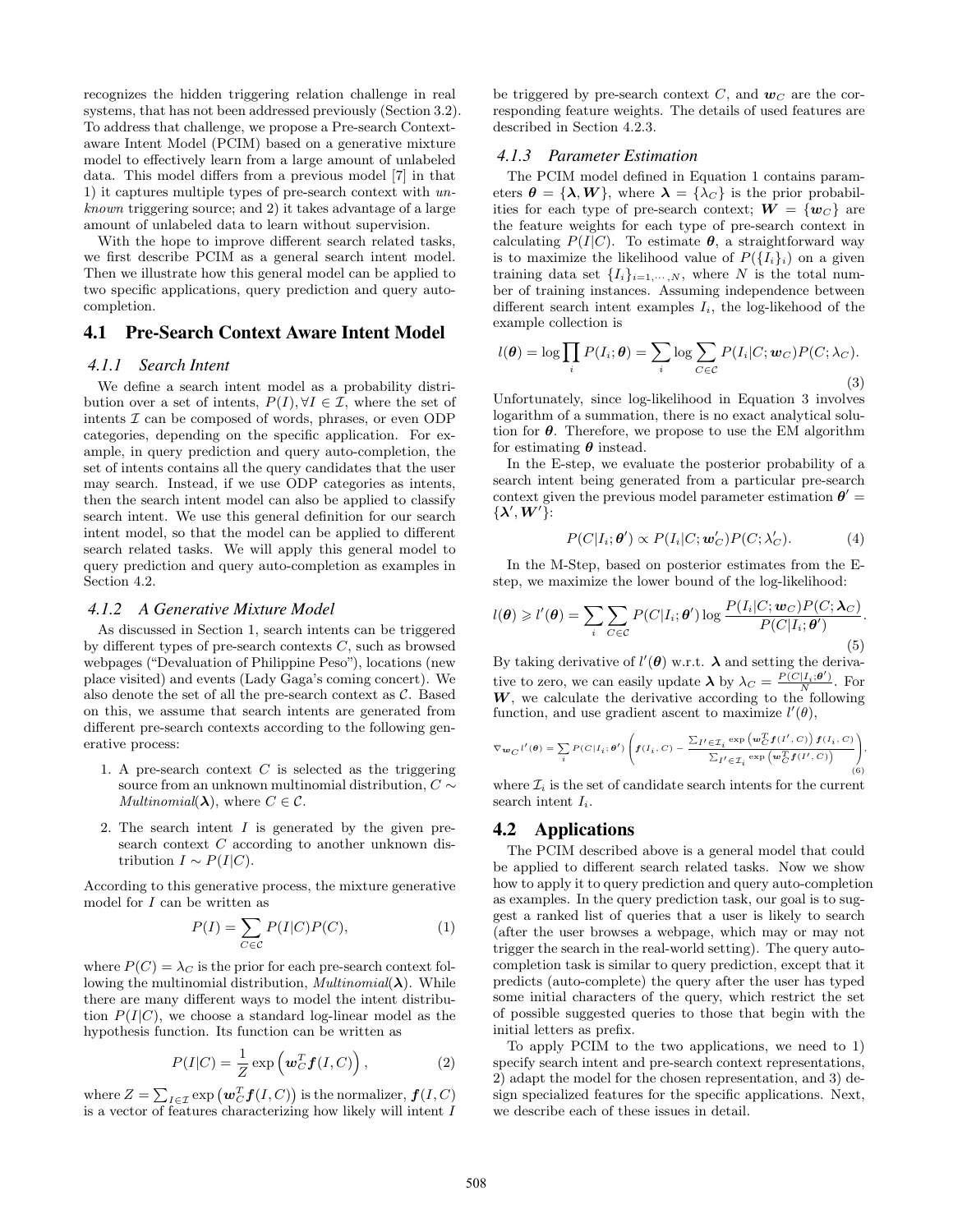#### *4.2.1 Representation*

In both query prediction and query auto-completion tasks, the basic unit of the search intent set  $\mathcal I$  is a query. Hence we will use query *Q* instead of intent *I* in our specific models. The candidate queries can be pooled from search logs and the browsed webpages. For query auto-completion, those candidate queries need to begin with the initial letters the user has typed. As an illustration, we consider only two types of pre-search context *C* in both tasks for the sake of feasibility and simplicity: 1) the webpage *D* the user just browsed before search; 2) a special background pre-search context *G* based on long-term search history, which we assume summarizes all other uncaptured pre-search context. We use this background pre-search context, because many other types of pre-search context could trigger searches, but are not accessible to the system (*e.g.*, locations, events). We believe it is easy to extend our model for more types of presearch context when they are accessible, which we leave as future work.

#### *4.2.2 Model*

Given the representation, PCIM in Equation 1 can be rewritten as

$$
P(Q) = \lambda \cdot P(Q|D) + (1 - \lambda) \cdot P(Q|G), \tag{7}
$$

where, similar to Equation 2,  $P(Q|D)$  is the probability that webpage  $D$  triggers query  $Q$ , and  $\lambda$  is the prior for the query being triggered from *D*.  $P(Q|G)$  is the probability of the query being triggered by the background context. In our study, we will estimate  $P(Q|G)$  using the user's search history  $H_u$  and general search history  $H_g$  for all the users:

$$
P(Q|G) = \gamma P(Q|H_u) + (1 - \gamma)P(Q|H_g),\tag{8}
$$

where  $P(Q|H_u) \propto |Q \in H_u|$ , and  $P(Q|H_u) \propto |Q \in H_u|$  with  $|Q ∈ H|$  denoting the frequency of query  $Q$  in  $H$ .

The model parameters can be estimated using the EM algorithm proposed in Section 4.1.3. After parameter estimation, we rank query candidates according to their probability  $P(Q)$  as predictions/suggestions. Note that if we set  $\lambda = 0$  and  $\gamma = 0$ , Equation 7 will only contain the  $P(Q|H_q)$ part, which ranks queries based only on query frequency in the search logs. This special case is the same as the MPC model [1] used in query auto-completion task. If we only set  $\lambda = 0$ , the model becomes a personalized version of MPC, in which it jointly considers both search history from all users and the current user.

#### *4.2.3 Features*

To characterize how likely it is that *D* will trigger query *Q* for  $P(Q|D)$ , we use query-document matching and browsingsearch history features as in previous work [7]. In addition, we design new features based on named entities, document position, and query freshness to the user, inspired by our in-depth analysis. All the proposed features are listed in Table 5.

Query-document matching features measure if the query is relevant to the document according to some pre-defined similarity measures. Here we check if the query appears in different parts of the document by *dMatch*, *hMatch*. We also measure word overlap between query and document, calculated as  $\frac{|Q \cap D|}{|Q|}$ , where *Q*, *D* are represented by the words after removing stopwords. In addition, we use features based on history browsing-search pairs. The intuition

**Table 5: Pre-search context features for a webpage** *D* **triggering a search query** *Q***.**

| Feature                 | Description                                                  |  |  |  |  |
|-------------------------|--------------------------------------------------------------|--|--|--|--|
|                         | Query-document matching features                             |  |  |  |  |
| dMatch                  | if $Q$ appears in $D$                                        |  |  |  |  |
| dOverlap                | word overlap between $Q$ and $D$                             |  |  |  |  |
| hMatch                  | if $Q$ appears in the headline of $D$                        |  |  |  |  |
| hOverlap                | word overlap between $Q$ and the headline of $D$             |  |  |  |  |
|                         | Browsing-search history features                             |  |  |  |  |
| qf                      | $\mathop{\rm tf}$ of $Q$ in history browsing-search patterns |  |  |  |  |
| idf                     | idf of Q in history browsing-search patterns                 |  |  |  |  |
| qf.idf                  | $af \times idf$                                              |  |  |  |  |
| Newly designed features |                                                              |  |  |  |  |
| eMatch                  | if $Q$ appears as a named entity in $D$                      |  |  |  |  |
| eContain                | if $Q$ contains a named entity mentioned in $D$              |  |  |  |  |
| eOverlap                | word overlap between $Q$ and named entities in $D$           |  |  |  |  |
| $e$ Freq                | entity frequency of $Q$ in $D$                               |  |  |  |  |
| $e$ hFreq               | entity frequency of $Q$ in the headline of $D$               |  |  |  |  |
| pos                     | position of $Q$ 's first occurrence in $D$                   |  |  |  |  |
| freshness               | if $Q$ has been searched by the user before                  |  |  |  |  |

is that if many users issue the same query after browsing a certain webpage, then the webpage is very likely to trigger the particular query. Based on this, we use *qf* to count the frequency of a query being searched after users browse a webpage in the search history. Many popular navigational queries, such as "facebook", "google" are searched regardless of what webpages user have just browsed. In order to demote these non-triggered queries, we use *idf*, which represents the inverse frequency of different documents being browsed before users issue the query, in the same fashion as the conventional *idf* definition.

As we find named entities are important in our analysis, we use many entity-based features. We check if the query is or contains a named entity mentioned in the document by *eMatch* and *eContain*. We also use entity frequency to count the times of the query appearing as a named entity in the document by *eFreq* and *ehFreq*. Our analysis shows that users tend to search about 1) the beginning part of the a document and 2) new concepts that are fresh to the users. Therefore we use feature *pos* and *freshness* accordingly. Position in *pos* is normalized to 0 to 1 by word counts as described in Section 3.3.1, and set to 1 if the query does not appear in the news article.

## 5. EXPERIMENTS

In this section, we carry out a comprehensive set of experiments to evaluate our model on query prediction and query auto-completion. Particularly, we aim to empirically demonstrate that 1) pre-search context is useful for predicting user search intent and 2) our proposed model can effectively capture how queries are triggered with the hidden triggering relations in the real-world setting.

## 5.1 Experimental Settings

**Dataset** In order to evaluate our model in real-world scenarios, we continue to use the browsing and search logs described in Section 3.1. Here, we give a brief summary. We have two datasets: the first one is *history data*, which consists of 24 days of search and browsing logs. We only use it to extract user search history and click history. The second one is *experiment data*, which consists of 6,000 browsing-search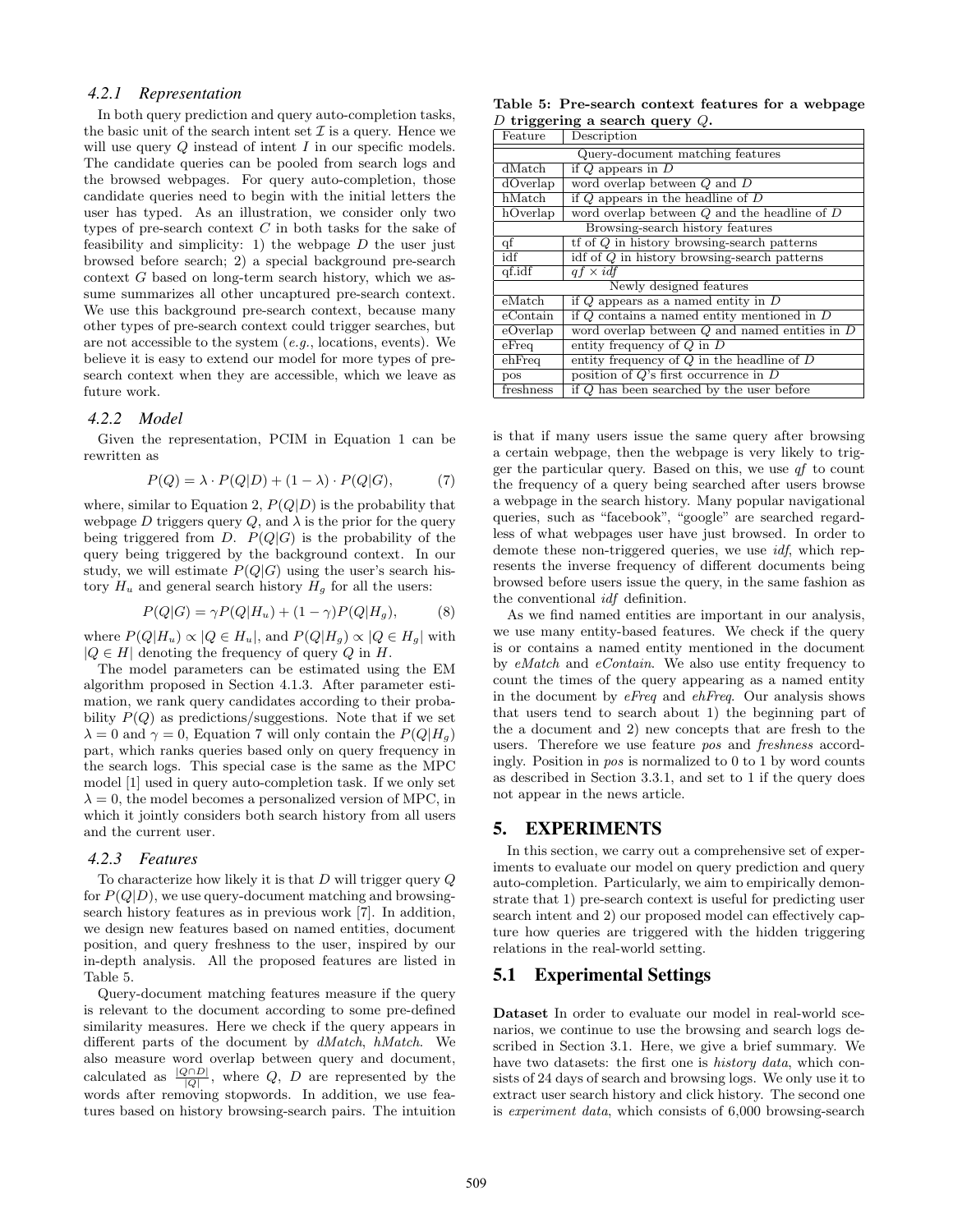pairs. We use it to train and test models. Specifically, we split the experiment data set into three subsets: STUDY (S), TRAIN (T), and EVALUATE (E). We use TRAIN to train models and set aside STUDY and EVALUATE for testing.

**Tasks** We evaluate our model in two search tasks to demonstrate its effectiveness for search intent prediction: 1) *query prediction* aims to predict what a user is going to search (*i.e.*, her query) with the awareness of the pre-search context (*i.e.*, after browsing a webpage); 2) *query auto-completion* aims to suggest queries after a user browses a webpage and enters several prefix characters of a new query.

For both tasks, we use browsing-search pairs to evaluate. Specifically, for each browsing-search pair, we use the browsed webpage as the news pre-search context and the query issued after (within a limited time) as the correct answer. We emphasize that our research problem is predicting searches in this real-world setting, where the query may not actually be triggered by the browsed webpage – that is, it may be triggered by other uncaptured pre-search context such as locations and events.

To collect the candidate queries for both tasks, we pool the 100 most popular queries from the user's search history, the 100 most popular queries from search history across all users, and named entities appearing in the browsed webpage. To ensure there is an correct answer for comparing different models, we also include the following query in the candidate set. We believe this is a fair setting for comparison, which would reflect prediction effectiveness within the collected candidate set. The candidates for query autocompletion are almost the same as those for query prediction, except that now the query candidates are restricted to begin with the prefix characters.

**Methods** To demonstrate the usefulness of pre-search context and the effectiveness of our model, we compare against a wide range of baseline models as listed below.

- *• Global Query Frequency* (GQF). This method estimates the probability  $P(Q)$  that a query  $Q$  will be searched based on global search history, which is  $P(Q|H_g)$  used in our model in Section 4.2.2. It is a widely used method [1] in query auto-completion. We use it as a baseline to compare the usefulness of the pre-search context and general search logs.
- *• Global and User Query Frequency* (GUQF). This method estimates the probability  $P(Q)$  that a user searches a query *Q* based on both global search history and user search history, which is *P*(*Q|G*) used in our model in Section 4.2.2. We use it as a baseline to compare the usefulness of the pre-search context and user search history.
- *• Leading Query Frequency* (LQF). This method estimates the probability  $P(Q)$  that a user searches a query  $Q$  (with awareness of pre-search context) based on the frequency of *Q* in the leading queries of the browsed webpage in history. Particularly,  $P(Q) \propto LQF(Q, D)$ , where  $LQF(Q, D)$  is the frequency of *Q* being a leading query for *D* in history. We use this method to demonstrate the difference between the triggering relationship and the clicking relationship, which is widely studied in the literature [8, 30].
- *• Ranking SVM* (RSVM). Recent work [7] uses Ranking SVM to rank queries that are likely to be triggered by a browsed webpage as predictions for user searches. As

mentioned before, in the real-world setting, searches may also be triggered by pre-search context other than browsed webpages. Therefore, using this model to blindly predict searches solely based on browsed webpage could be inadequate in the real-world setting. To test this hypothesis, we include this model as a baseline. In contrast to our model, this model requires expensive labeled triggered queries of each browsed webpages for training. In the experiments, we train the model with both the "real" triggered queries annotated by a human, denoted as RSVM-T, and pseudo triggered queries by assuming queries that appear in the browsed webpage are triggered by the webpage, denoted as RSVM-P. We use the same set of features as described in Table 5 for RSVM models.

*• Pre-search Context aware Intent Model* (PCIM). This is our proposed model described in Section 4.2.2. The model does not need labels for trigger/non-triggered queries for training, and aims to predict search intent in real-world settings where queries may be triggered by the browsed webpages *or* other pre-search context.

The parameters of all the models  $(e.g., \lambda, \gamma \text{ and } w)$  are trained and tuned using the TRAIN dataset.

**Metrics** We use the following metrics to evaluate the effectiveness of different models.

- *• Mean Reciprocal Rank (MRR)*. As both tasks aim to predict correct queries (only one for each evaluation case), we use the standard mean reciprocal rank [9] as our main measure.
- *• Log-Likelihood*. In addition, we report how well a model "explains" the browsing-search pairs by the average of the log-likelihood of the queries in training and test data. For LQF, GQF and GUQF, when the query frequency is zero, we smooth the probability simply by assigning probability 1*−*<sup>10</sup>. For RSVM, since Ranking SVM only produces scores  $\mathbf{w}^T \mathbf{x} + b$  for ranking and does not provide probabilities, to calculate its log-likelihood we estimate its query probability based on the score as  $P(Q) \propto \exp\{w^T x + b\}.$

For all the experiments, we also perform significance tests using paired t-test with 0.05 as the p-value threshold.

## 5.2 Experimental Results

#### *5.2.1 Results for Query Prediction*

We first evaluate different models for query prediction. Table 6 shows MRR of each method on STUDY and EVAL-UATE testing dataset. Table 7 shows the average log-likelihood of each model on both testing and training datasets (*i.e.*, STUDY, EVALUATE and TRAIN). Generally speaking, our model performs much better than all the baselines in terms of both MRR and log-likelihood on both test sets. The differences between our model and the baselines are statistically significant. We note that the log-likelihood of our model in training and testing data is close, which suggests that our model is not over-tuned. Next, we analyze the results in detail.

To begin with, we compare PCIM with the baselines that explore different data (*i.e.*, GQF, GUQF, and LQF). First, GQF performs worst in terms of MRR and the second worst in terms of log-likelihood, which clearly shows that the query frequency in general search history is not enough for query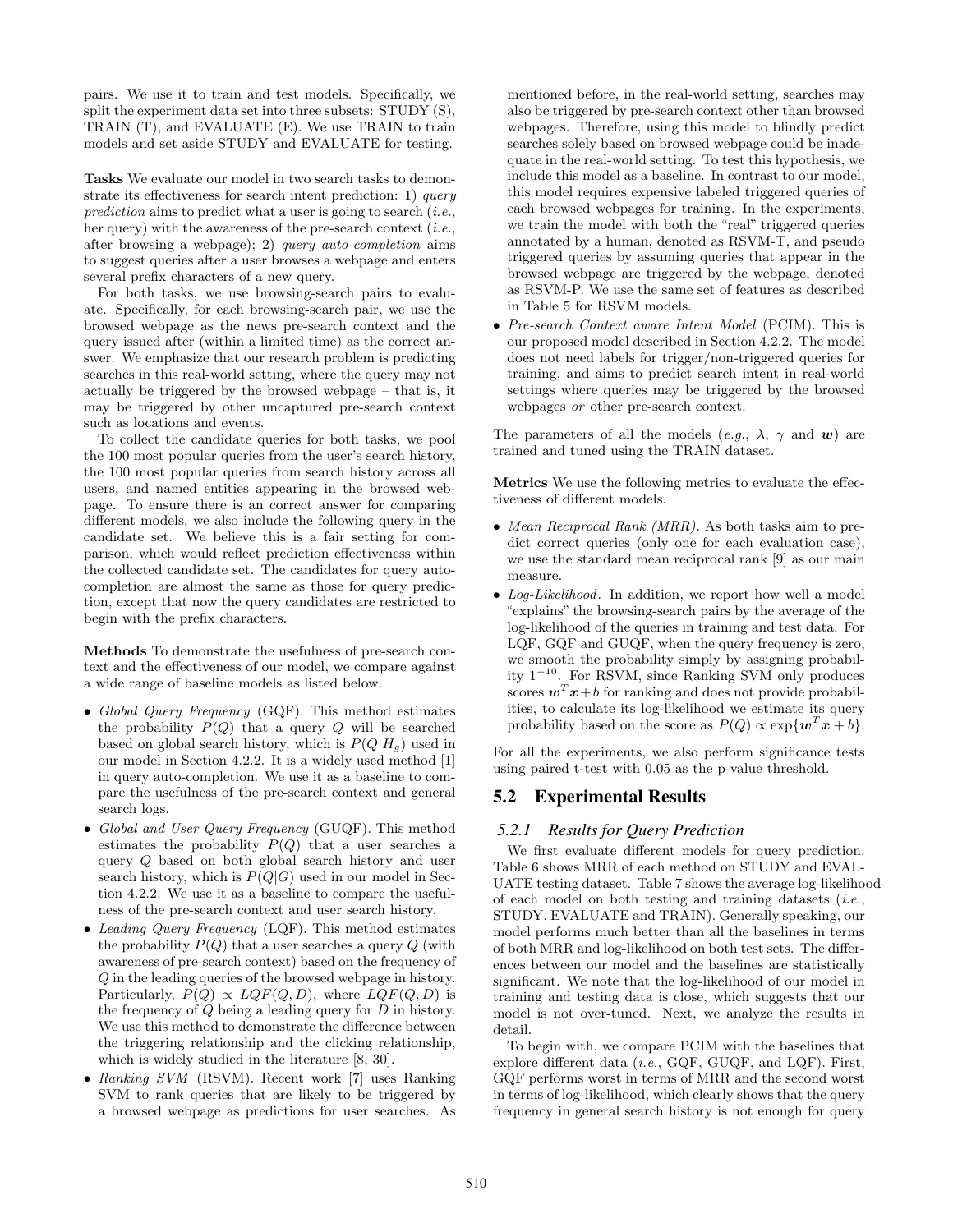**Table 6: MRR for query prediction on STUDY(S) and EVALUATE(E).**

| GQF    | GUQF              | LOF    | RSVM-P | RSVM-T | PCIM   |
|--------|-------------------|--------|--------|--------|--------|
|        | $0.0426$   0.1350 | 0.0498 | 0.0616 | 0.1206 | 0.1705 |
| 0.0429 | $\perp$ 0.1187    | 0.0447 | 0.0666 | 0.1242 | 0.1556 |

**Table 7: Log-likelihood of different models on STUDY(S), EVALUATE(E) and TRAIN(T).**

|   | GOF      | GUQF     | LQF      | RSVM-P  | RSVM-T  | <b>PCIM</b> |
|---|----------|----------|----------|---------|---------|-------------|
|   | $-11.29$ | $-10.62$ | $-22.97$ | $-4.95$ | $-4.95$ | $-4.74$     |
| E | $-11.40$ | $-10.83$ | $-22.96$ | $-4.94$ | $-4.93$ | $-4.78$     |
|   | $-11.15$ | $-10.49$ | -22.99   | -4.95   | -4.93   | $-4.73$     |

prediction. Second, LQF performs worst in terms of loglikelihood and second worst in terms of MRR, which validates that clicking relationships between queries and webpages are different from the triggering relationships between webpages and queries and are not effective for query prediction. Third, GUQF largely improves over GQF and LQF in both metrics, which suggests that user personal search history provides valuable personal preference information for query prediction. PCIM, which captures the browsing presearch context in additional to general and personal search history, performs the best and improves over the best baseline (GUQF) on MRR by 31% (on EVALUATE). It clearly demonstrates the effectiveness of pre-search context in query prediction.

Then, we compare PCIM with the state-of-the-art methods for triggered query prediction (*i.e.*, RSVM-P and RSVM-T). RSVM-P, trained on pseudo triggered queries, performs much worse than PCIM. Even though RSVM-T largely improves over RSVM-P due to the manually labeled triggered queries used in training, PCIM still largely improves over it on MRR by 25% (on Evaluate). These observations verify that RSVM models are inadequate or less effective than PCIM under the real-world setting where queries can be triggered from different types of pre-search context (*i.e.*, not only the browsed webpages) with the triggering source being hidden. The experiment results also demonstrate that PCIM can effectively learn from the unlabeled data to predict queries based on both the browsing pre-search context and background pre-search context that summarizes other un-captured pre-search context.

To justify our assumptions, we further break down the overall results by triggered (T) and non-triggered (N) cases (by manually labeling) in Table 8. We only report MRR on EVALUATE in these experiments because of space limitations, noting that MRR is consistant with other measures and the best aligned with our task. We have some interesting findings. First, GUQF largely improves GQF for non-triggered queries and has limited improvement for triggered queries, which shows the need for exploring presearch context. This also validates our analysis in Section 3 that triggered queries are new and cannot be effectively predicted via exploring personal search history. Second, RSVM-P and RSVM-T perform better than PCIM for triggered queries but perform much worse than PCIM for non-triggered queries. The superior performance of RSVM models over PCIM on triggered queries implies that in the normally unrealistic setting of knowing searches are triggered from a specific pre-search context, supervised models that focus on learning queries triggered from a *single* type of pre-search context is a better choice than our unsupervised mixture model that tries to capture multiple types of pre-search context. However, we emphasize that the triggering relations are usually hidden in a real-world setting (Section 3.2). The system could not know if the current search will be triggered by the browsed webpage, and therefore could not apply RSVM models only on these triggered cases. The evaluation that combines both triggered and non-triggered queries in Table 6 and 7 reflects a realistic setting, in which we have shown that PCIM largely outperforms RSVM models.

**Table 8: MRR for triggered(T) and nontriggered(N) queries.**

| GOF    | GUQF   | LOF    | RSVM-P | RSVM-T | <b>PCIM</b> |
|--------|--------|--------|--------|--------|-------------|
| 0.0090 | 0.0295 | 0.0699 | 0.425  | 0.6169 | 0.2807      |
| 0.0445 | 0.1228 | 0.0433 | 0.0463 | 0.0967 | 0.1478      |

Finally, we demonstrate the usefulness of our newly proposed features. Specifically, we compare the performance with and without the new features (eMatch, eContain, eOverlap, eFreq, ehFreq, pos, freshness, described in Table 5) on RSVM-P, RSVM-T and PCIM. The results are reported in Figure 2. We can see that for almost all the cases, excluding the proposed features results in large decreases in performance, clearly demonstrating the utility of our proposed features.

**Figure 2: MRR for models with and without our proposed features. "full" and "part" stand for with and without proposed features respectively. "A", "T" and "N" stand for all cases, triggered cases and non-triggered cases, respectively.**



#### *5.2.2 Results for Query Auto-Completion*

In this section, we report results of different models on the query auto-completion task. In Table 9, we report MRR of different models evaluated for different initial lengths (the number of characters that a user has typed in).

**Table 9: MRR for query auto-completion on varying length of prefix characters.**

|             | Len=1  | Len $=$ 2 | Len $=$ 3 | Len $=4$ | Len=5  |
|-------------|--------|-----------|-----------|----------|--------|
| RSVM-T      | 0.1129 | 0.1671    | 0.2318    | 0.2533   | 0.2618 |
| GOF         | 0.0926 | 0.1647    | 0.2848    | 0.3640   | 0.4165 |
| <b>GUQF</b> | 0.1810 | 0.2441    | 0.3512    | 0.4213   | 0.4676 |
| <b>PCIM</b> | 0.2675 | 0.3077    | 0.3797    | 0.4395   | 0.4779 |

Generally speaking, the results confirm our findings from the previous experiment. GUQF improves over GQF, and PCIM further improves over GUQF and RSVM-T in query